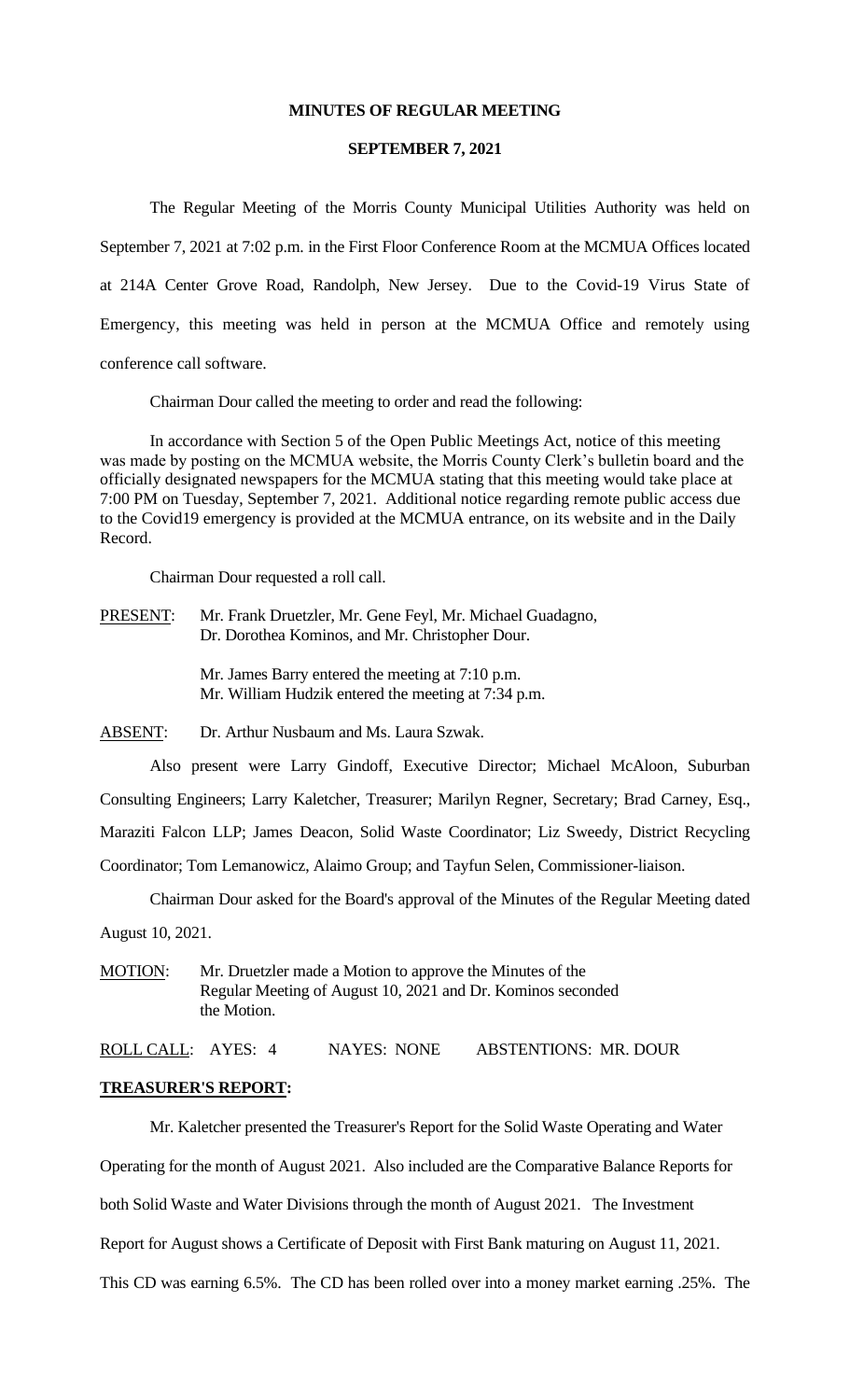forecasted interest over a twelve month period will be \$11, 653.00. First Bank is a

governmental depository listed on the MCMUA's Cash Management Plan.

Chairman Dour asked the Board for a Motion to accept the Treasurer's Report:

MOTION: Mr. Guadagno made a Motion to accept the Treasurer's Report and Mr. Druetzler seconded the Motion.

ROLL CALL: AYES: 5 NAYES: NONE ABSTENTIONS: NONE

Chairman Dour asked for the Board's approval of the vouchers:

## **BILL RESOLUTION NO. 21-71**

**BE IT HEREBY RESOLVED** that the bills as shown on the SCHEDULE OF WARRANTS all having been approved by the Board of officials where legally required, be and the same are hereby paid. The SCHEDULE OF WARRANTS designated as Bill Resolution No. 21-71 containing 7 pages for a total of **\$ 3,485,881.77** dated and made a part hereof by reference.

### **SUMMARY**

#### **CHECK NUMBERS**

| WATER OPERATING FUNDS        | 5618-5650   | 166,814.63   |
|------------------------------|-------------|--------------|
| <b>SOLID WASTE OPERATING</b> | 12413-12480 | 3,319,067.14 |
|                              |             | 3,485,881.77 |

## **CERTIFICATION**

I hereby certify that all vouchers listed above have been reviewed and found to be in proper form for payment, and I have compared the SCHEDULE OR WARRANTS to the vouchers for payment and have determined it to be correct.

DATE: September 7, 2021 BOARD CHAIRMAN APPROVAL

\_\_\_\_\_\_\_\_\_\_\_\_\_\_\_\_\_\_\_\_\_\_\_\_\_\_\_\_\_\_\_\_

Christopher Dour, Chairman

SIGNED:

Marilyn Regner, Secretary

### **TREASURER'S CERTIFICATION**

I hereby certify that there are sufficient funds in the appropriations charged, or accounts listed to cover the expenditures included in the SCHEDULE OF WARRANTS dated: September 7, 2021.

DATE: September 7, 2021

Larry Kaletcher, Treasurer

MOTION: Mr. Guadagno made a Motion that the vouchers be approved for payment and Mr. Druetzler seconded the Motion.

ROLL CALL: AYES: 5 NAYES: NONE ABSTENTIONS: NONE

(Mr. James Barry entered the meeting at 7:10 p.m.)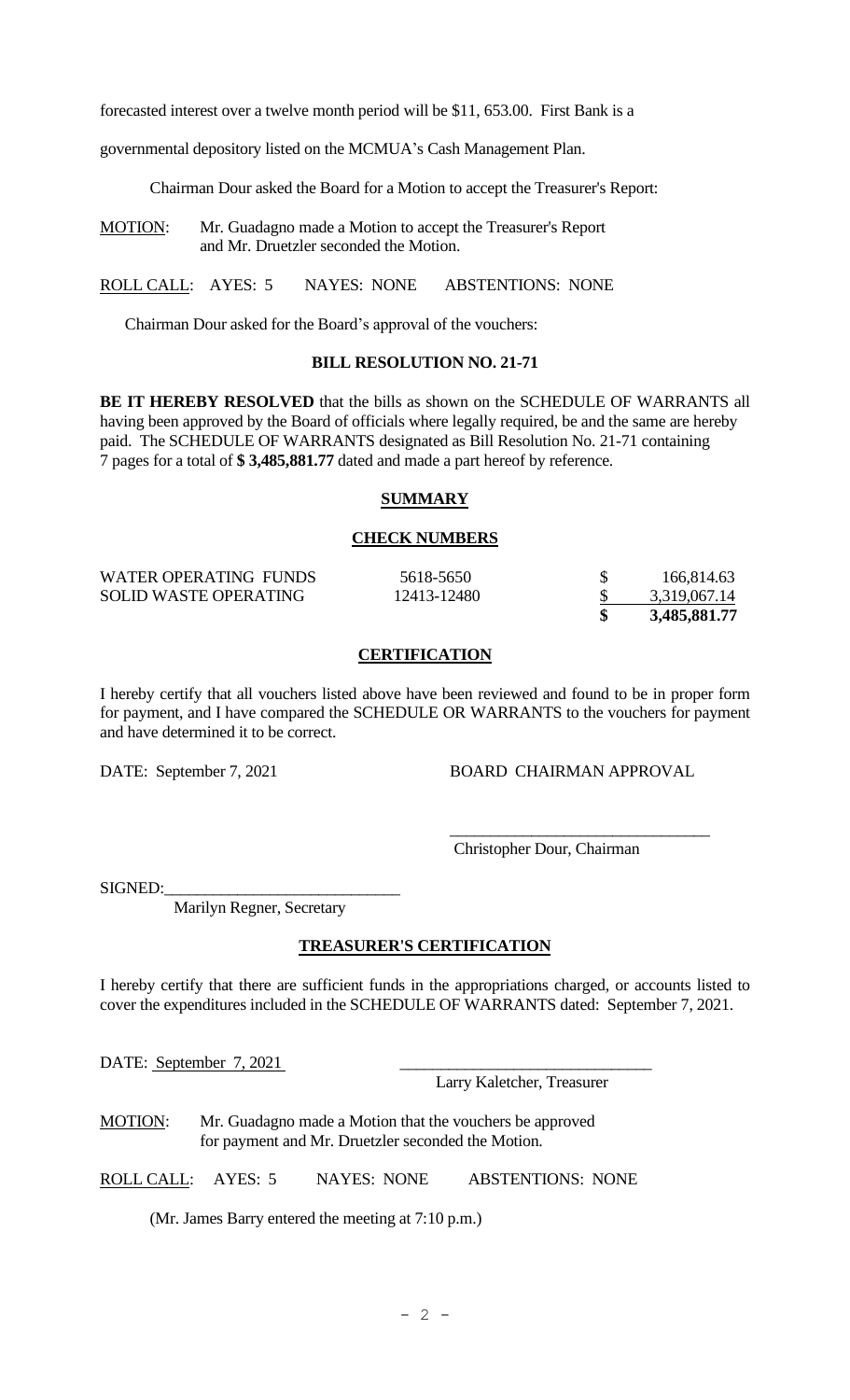Mr. Kaletcher mentioned that the MCMUA is initiating 2022 budget discussions this month and anticipating introducing the 2022 budget at the October Board Meeting. Prior to this, he would like to schedule a meeting with the Budget Committee (Frank Druetzler, Christopher Dour and William Hudzik) for their insight and input. He requested the following meeting dates to be blocked off: Wednesday, September 29, Thursday, September 30 and Friday, October 1. He will send out an email to figure out a mutually available date. Mr. Druetzler asked what time would the meeting be and Mr. Kaletcher replied 6:00/6:30 p.m.

Mr. Druetzler asked who signs the vouchers and Mr. Gindoff replied a combination of many of us, namely, Larry Gindoff, Larry Kaletcher and each individual staff member who approves the payment before it is actually comes to the Board, initials it. It is actually signed by three people. Mr. Guadagno asked if commissioners sign and Mr. Gindoff replied no; you give us the authorization to approve the vouchers.

Mr. Gindoff mentioned that we are going to try to coordinate some site tours for the Budget Members so you can see the sites and some of the things that we will be discussing. We will reach out to everyone to make that work prior to the Budget Committee Meeting.

# **CORRESPONDENCE:**

Mr. Gindoff mentioned the correspondence, sent in the mail. Regarding the letter from J.P. Mascaro using third-party haulers to help supplement their movement of trash, that will be the subject of a resolution that will be discussed during the Solid Waste Coordinator's Report. We also did receive an additional piece of correspondence, which was Resolution 21-223 from the Township of Jefferson regarding their consenting to the adding of the tire processing process at the Jefferson Recycling Facility. An Administrative Action to modify the Solid Waste Management Plan is requested and we first go before the Town seeking their position on any change and with their consent, James Deacon will draft a letter to DEP, saying that we approve the modification of the Plan. We will also forward a copy of their resolution so that DEP could address the site plan issue that is raised in the resolution if they think it is warranted.

## **CORRESPONDENCE**

## SOLID WASTE

- 1. Letter dated August 12, 2021 to Aaron Blum, Chief Compliance Officer, Electronic Recyclers International, Inc., copied to Larry Gindoff and James Deacon, from Karen Kloo, Chief, Bureau of Recycling & Hazardous Waste Management, NJDEP, regarding Modification of Class D Recycling Center General Approval for Electronic Recyclers International, Inc. in Lincoln Park.
- 2. Letter dated August 19, 2021 from Anthony Fontana, NJDEP Permitting to James Deacon providing notice of Technical Completeness with respect to the Solid Waste Permit Renewal submission for the Mt. Olive Transfer Station.
- 3. Letter dated August 25, 2021 from William F. Fox, Jr. Esq. Counsel for J.P. Mascaro to Larry Gindoff regarding request to utilize  $3<sup>rd</sup>$ -party haulers to transport waste from the transfer stations to the landfill.

## OPEN SPACE

4. Memorandum dated August 17, 2021 to Barbara Murray, Planning & Development, from Marilyn Regner forwarding a copy of the Morris County Municipal Utilities Authority Open Space Acquisition And Stewardship Plan adopted at the MCMUA Board Meeting of August 10, 2021, as well as a copy of certified Resolution No. 21-70, accepting and approving the Plan.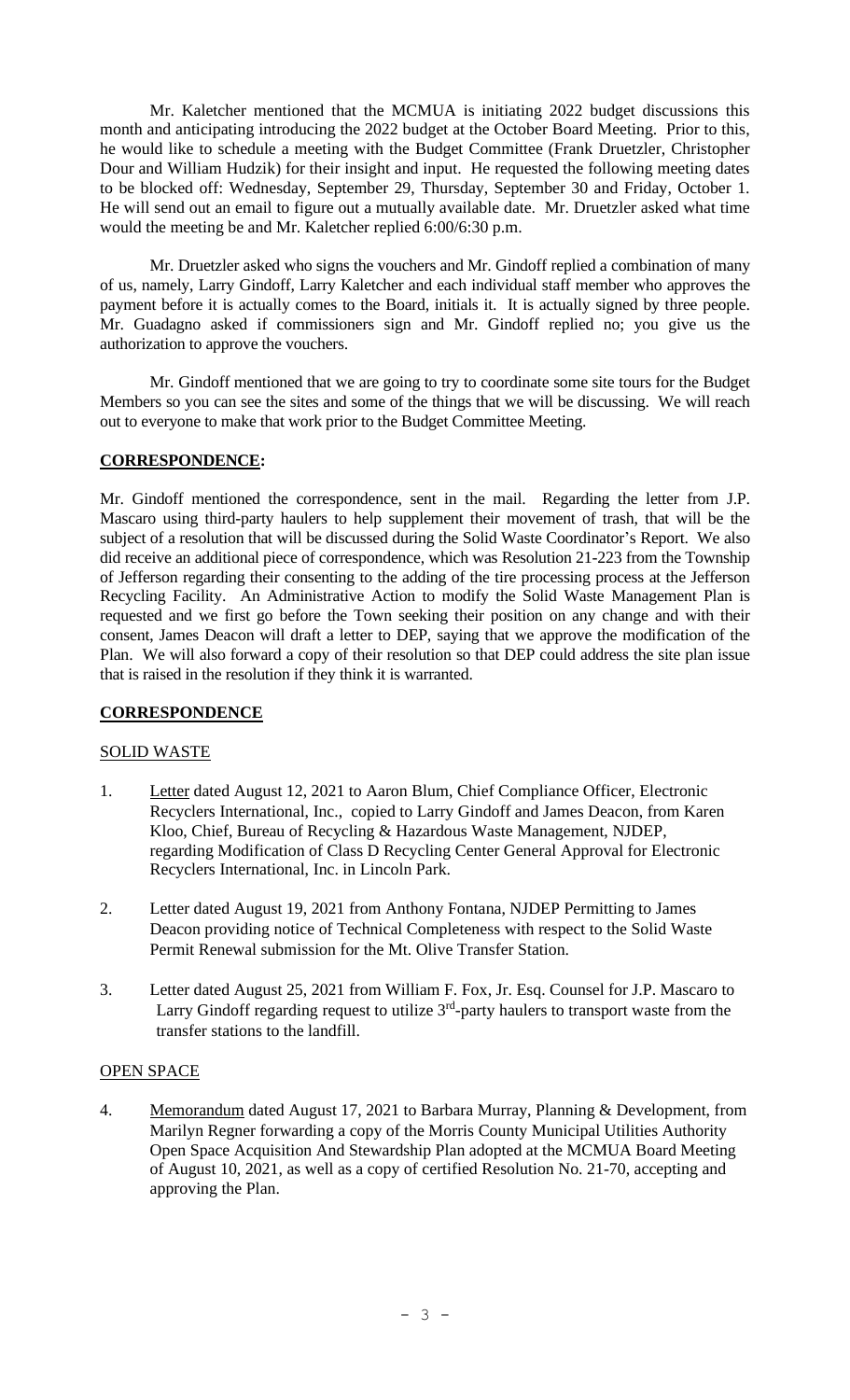# **ENGINEER'S REPORT:**

Mr. McAloon reported on the following: (1) Water sales maintain strong in August; not on pace with our record setting 2020, but still above 2019.; (2) Water system operations were maintained throughout the recent hurricane. There were some minor power surges that temporarily interrupted the electrical service, but MUA Operating personnel were able to quickly restore power, as well as maintain functions of the water system throughout the whole duration of the storm. We are very fortunate that we did not experience a significant volume and rainfall totals that some other areas did. He reassured the Board that our emergency generators are inspected and operated on load on a quarterly basis. Tony Milonas does a really good job of making sure that he has back-up power.; (3) Hilt Construction did complete the work; however, they are working on scheduling the Final Plumbing Inspection.; (4) He is prepared to present to the Board Resolution No. 21-72 to close out Contract C for the Parsippany Compost Facility. The Contractor has furnished the necessary closeout documents and satisfied the terms of the Contract, and therefore, we are accepting the work, as well as recommending Final Payment and Release Of Retainage.

Mr. McAloon asked for the Board's approval of the following Resolution:

# **RESOLUTION NO. 21-72 RESOLUTION ACCEPTING THE WORK PERFORMED FOR CONTRACT 2021-MCMUA01 PAVING, PAVING IMPROVEMENTS AT VARIOUS LOCATIONS, CONTRACT C AND AUTHORIZING FINAL PAYMENT AND RELEASE OF RETAINAGE**

**WHEREAS**, the Morris County Municipal Utilities Authority ("MCMUA") and Black Rock Enterprises, LLC, 1316 Englishtown Road, Old Bridge, NJ 08857 ("BRE") entered into an agreement on April 5, 2021 to perform Paving Improvements at Various locations, specifically the MCMUA's Parsippany Compost Facility in accordance with a contract that was subject to public bidding in accordance with the Local Public Contracts Law, N.J.S.A. 40A:11-1 et seq.; and

**WHEREAS**, BRE has successfully completed the work; and

**WHEREAS**, MCMUA's consulting engineer, Suburban Consulting Engineers, Inc. ("SCE") evaluated the work performed and determined the work, and any punchlist items were completed; and

**WHEREAS**, BRE successfully completed the work to the satisfaction of the Owner and Engineer, and SCE is satisfied that BRE furnished the necessary project closeout documents including certified payroll reports, maintenance bond, and release of all liens; and

**WHEREAS**, SCE recommends processing the final payment to BRE in the amount of \$42,066.00, which includes the release of retainage; and

**WHEREAS**, the MCMUA Treasurer has certified that sufficient funds are available in account number 01-1-600-800-726 for the release of the aforementioned final payment to BRE.

**NOW, THEREFORE, BE IT RESOLVED**, by the Morris County Municipal Utilities Authority as follows:

- 1. The MCMUA determines that the work performed by BRE pursuant to Contract 2021-MCMUA01 Paving, Paving Improvements at Various Locations, Contract C has reached final completion and the completed work is accepted.
- 2. The Executive Director is authorized and directed to process the final payment to BRE in the amount of \$42,066.00, which includes the release of retainage.
- 3. The Executive Director, staff and consultants are authorized to take all appropriate actions to effectuate this Resolution.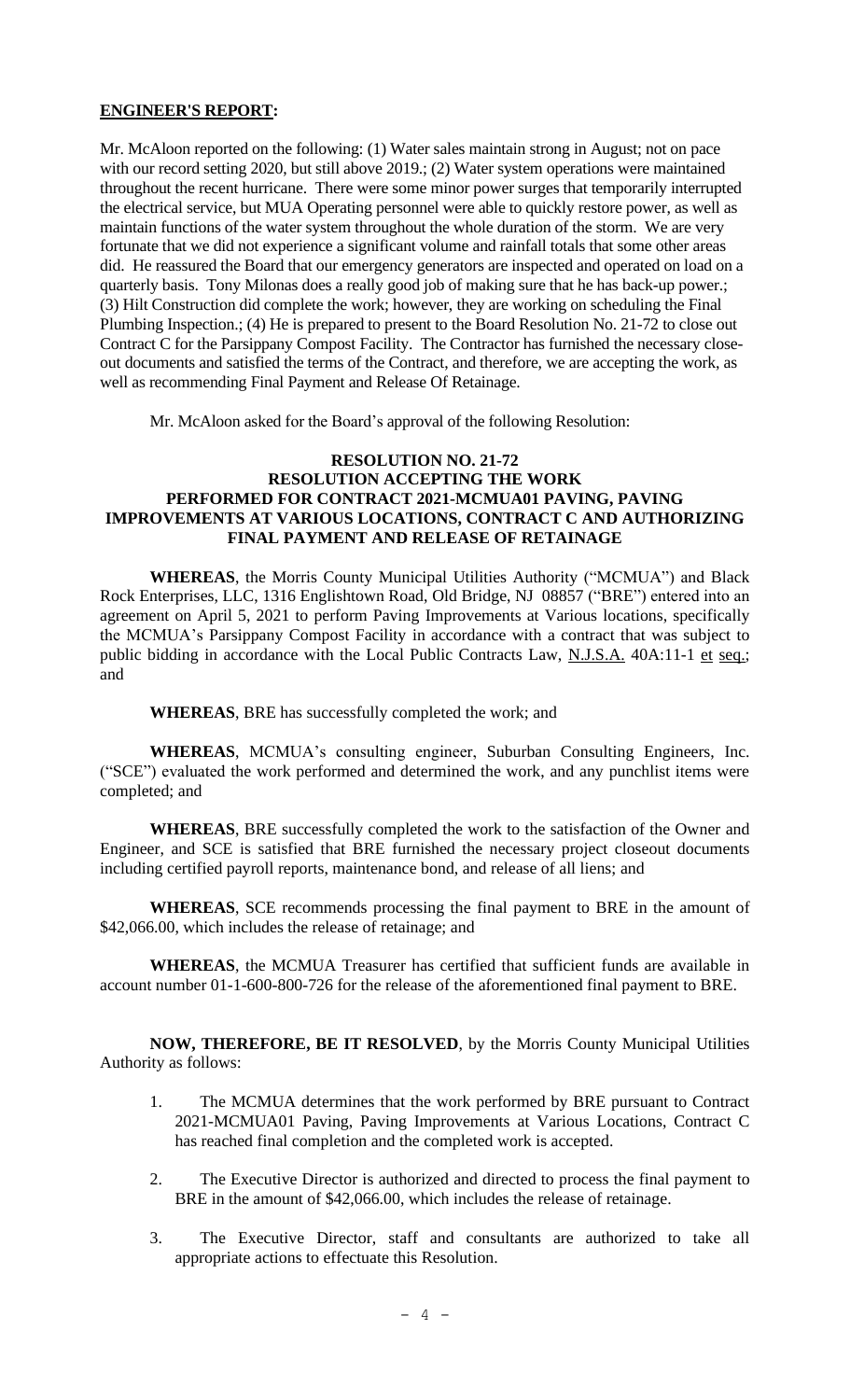4. This Resolution shall take effect as provided by law.

# **CERTIFICATION**

I hereby certify that the foregoing Resolution was adopted by the Morris County

Municipal Utilities Authority at the Regular Meeting held on September 7, 2021.

# MORRIS COUNTY MUNICIPAL UTILITIES AUTHORITY

By:\_\_\_\_\_\_\_\_\_\_\_\_\_\_\_\_\_\_\_\_\_\_\_\_\_\_\_\_\_\_

Christopher Dour, Chairman

ATTEST:

 $By:$ 

Marilyn Regner, Secretary

MOTION: Mr. Druetzler made a Motion To Accept The Work Performed For Contract 2021-MCMUA01 Paving, Paving Improvements At Various Locations, Contract C; And Authorizing Final Payment And Release Of Retainage For Completion and Mr. Guadagno seconded the Motion.

ROLL CALL: AYES: 6 NAYES: NONE ABSTENTIONS: NONE

(5) We are still working with DEP to get the meeting together for Mt. Arlington's request for additional water. Trying to coordinate the schedule with DEP has been difficult, but we hopeful we can get that scheduled and keep that moving forward.

Chairman Dour asked if there are any updates on the Hercules Property. Mr. McAloon replied they were scheduled last week to do the crane mat installation, however, they pushed that off due to the anticipated storm. They are on hold for now in terms of the crane mat installation. They will let us know when that will be scheduled. They still have some work to do before heavy loads do traverse our water main. We did mark it out.

(6) Additionally, Roxbury is still working on finalizing their Agreement, the other Developer's Agreement for the water supply. This has been put on hold recently too due to the storm and other provisions slowed them down a bit.

## **PROJECT STATUS**

- *1. General System:*
	- A. Through August 2021, MCMUA sold approximately 1,123.51 MG to date. This total volume of water sold to date is below the total sold for the same period in 2020 (1,172.29 MG), however, was above the total sold in 2019 (1,016.47 MG) respectively.
	- B. Water system operations were maintained throughout Hurricane Ida. Some well houses suffered power surges, but water system operating personnel were able to quickly restore power and operation of the facilities. As a reminder, emergency generators are inspected and operated under load on a quarterly basis to ensure proper operation during emergency events.

*2. Maintenance Garage Updates:*

Hilt Construction has completed the installation of the oil/water separator to complete the final requirements of this project. The final plumbing inspection is scheduled to be performed on Friday September 3. Upon successful plumbing inspection, and the furnishing of the necessary closeout documents, this project will be closed.

 $- 5 -$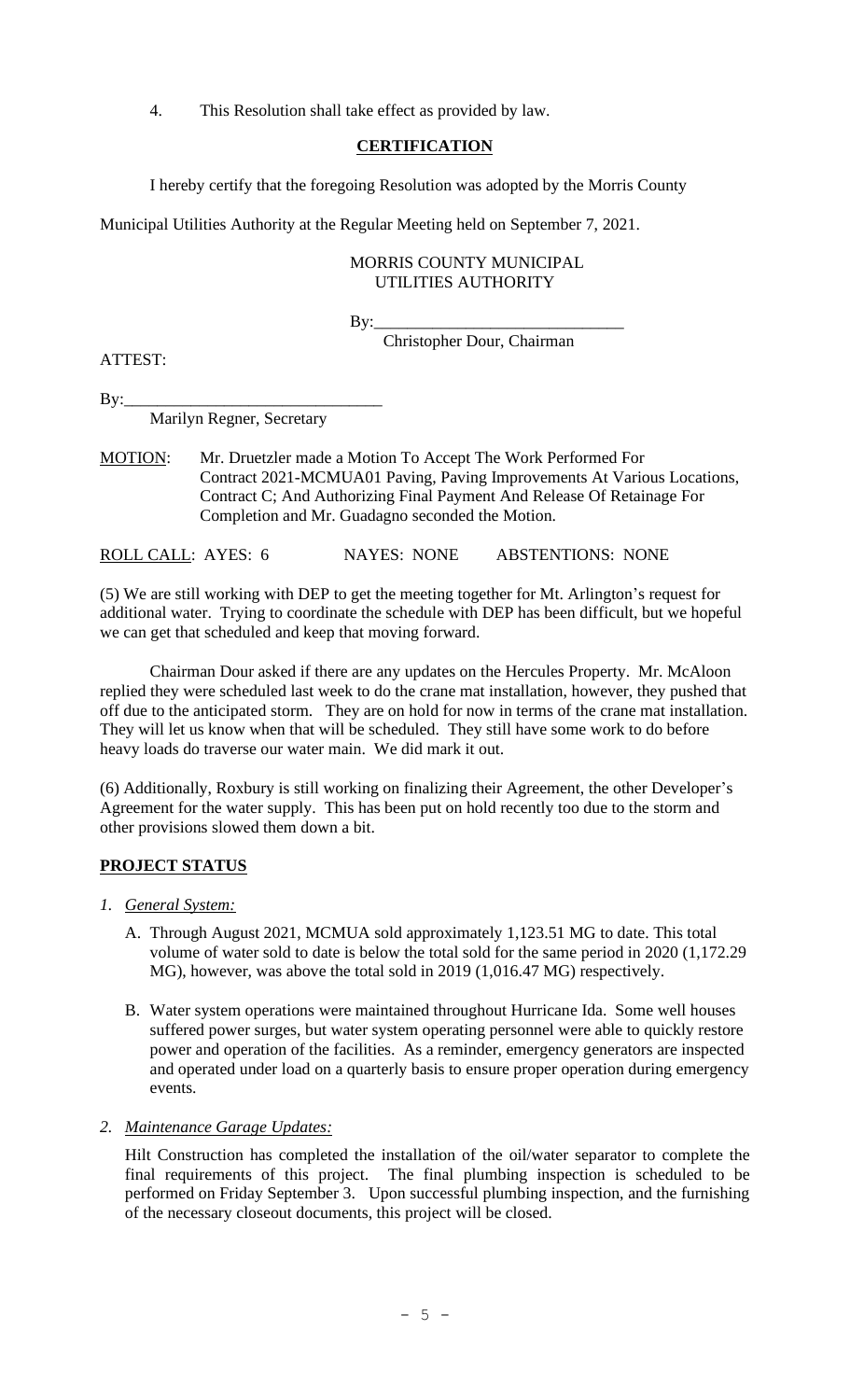# *3. MCMUA Paving Improvement Projects:*

**Contract C – Parsippany Compost Facility:** The Contractor has furnished the necessary closeout documents for this project, satisfying the terms of the contract. SCE recommends final payment to Black Rock Enterprises, LLC. in the amount of **\$42,066.00** including the release of retainage. SCE presented to the board the Resolution Accepting the work.

### *4. Mount Arlington Request for Additional Water Allocation:*

We are in the process of scheduling a meeting with representatives from NJDEP to discuss further options and revisit previous discussions from early 2020. Following the NJDEP meeting, we anticipate the need to schedule a discussion with the Water Committee.

### **SOLID, HAZARDOUS & VEGETATIVE WASTE REPORT:**

Mr. Deacon provided the following highlights: (1) He made a correction on his report regarding the Improvement Project at Mt. Olive Transfer Station which is set to begin on Monday, September 13. The Contractor, DLS, has some emergencies come up because of the storm that they needed to handle first.; (2) The screener project is complete for 2021. The machine was removed from Parsippany Compost on September 1 and the Morris County Mosquito Commission started assisting with the stone drainage down in Parsippany. That stone was all screened while the equipment was there, so now Mosquito is assisting with their equipment and their operator to get that all set in place. Thank you to the Mosquito Commission.; (3) Regarding Vegetative Waste, the dozer rental is still scheduled for Monday, September 13. It will be at Mt. Olive for a week and at Parsippany for a week. This is to assist with site grading and spread the stone we just purchased at both locations.; (4) The Water Division assisted with digging some holes at the Armory. Trees are scheduled to be delivered tomorrow and planted by the end of this week. Thank you to Tony and his crew for the assist.; (5) Solid Waste Management Plan, Jefferson Township Resolution that Larry went over is included in your additional correspondence. We received this on the September 3. Basically approving it with the caveat of the issues with the site plan, so now we will take the next step with the request for Administrative Action to the DEP.; and (6) The MCMUA generated a letter today to the DEP concerning the possible increase in tonnage for the next few weeks at both transfer stations. Letter gave a heads-up that with both the Labor Day holiday weekend and the results from Hurricane Ida may result in leaving waste on the floor. The Operation Managers have been hearing a lot from our customers at the scale houses about residents and businesses requesting boxes for the storm so we started communicating with the J.P. Mascaro managers on the possible increase in the next few weeks. An update to that update, we received an email from DEP Solid Waste Emergencies, which is an email that you send information to during hurricanes and basically a request can be made to the DEP to extend your operating hours or extend the permitted volume at both stations.; and (7) Lastly, there is Resolution No. 21-73, which Larry spoke about regarding use of third-party haulers. Mr. Guadagno asked who are the third party haulers. Mr. Deacon replied that right now J.P. Mascaro is only using Voyager Transport.

Mr. Deacon asked for the Board's approval of the following Resolution:

## **RESOLUTION NO. 21-73**

### **RESOLUTION AUTHORIZING SOLID WASTE SERVICES, INC. D/B/A/ J.P. MASCARO & SONS TO UTILIZE THIRD-PARTY SUBCONTRACTED HAULERS AT THE MCMUA'S SOLID WASTE TRANSFER STATIONS LOCATED IN PARSIPPANY-TROY HILLS TOWNSHIP AND MOUNT OLIVE TOWNSHIP**

**WHEREAS**, on July 7, 2020, the Morris County Municipal Utilities Authority ("MCMUA") awarded a contract to Solid Waste Services, Inc. d/b/a J.P. Mascaro & Sons for the operation of the two MCMUA solid waste transfer stations, located in Parsippany-Troy Hills Township and Mount Olive Township, including providing transportation and disposal of all solid waste received at the transfer station facilities for a period of five years pursuant to Resolution No. 20-45 (the "Contract"); and

**WHEREAS**, the technical specifications of the Contract require J.P. Mascaro & Sons to provide all necessary equipment to efficiently operate the MCMUA transfer station facilities; and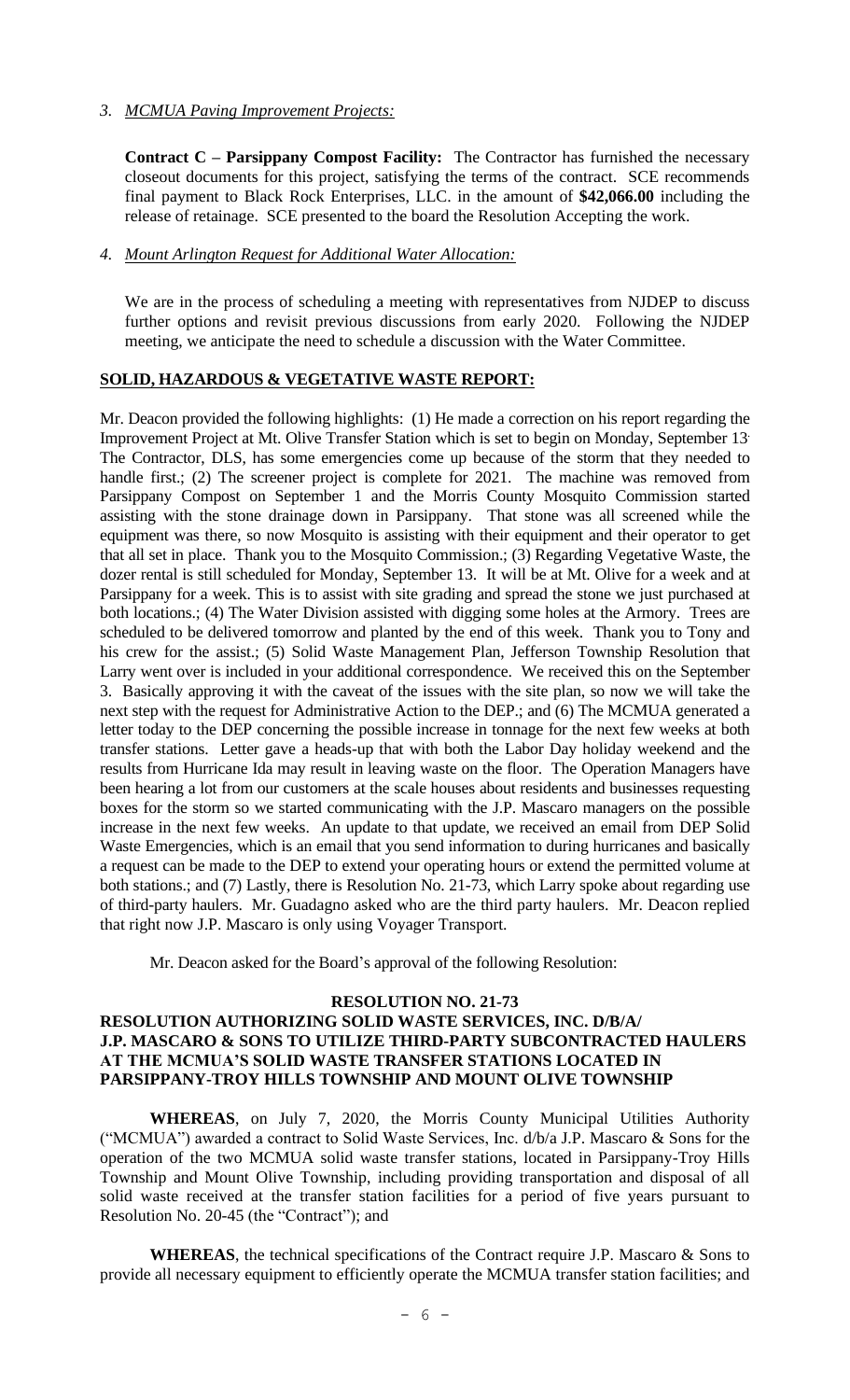**WHEREAS**, the operation and maintenance manuals for the MCMUA transfer stations require J.P. Mascaro & Sons to provide all emergency and backup services and equipment; and

**WHEREAS**, in a letter dated August 25, 2021 from William Fox, Jr., Esq. of J.P. Mascaro & Sons to Larry Gindoff, MCMUA's Executive Director, it was requested that it be permitted to utilize third-party subcontracted haulers to assist in providing the transportation element of the Contract from the MCMUA's two transfer stations due to issues caused by the pandemic specifically labor shortages associated with hiring CDL drivers transportation for the transportation requirements of the Contract; and

**WHEREAS**, Mascaro stated it will provide the MCMUA with relevant information regarding any retained third-party subcontractor, including name, address, telephone number, A-901 information, vehicle and trailer registration and license information, insurance information and anything else that the MCMUA may require; and

**WHEREAS**, the MCMUA desires to authorize J.P. Mascaro & Sons to utilize third-party subcontracted haulers to assist in providing the transportation element of the Contract at the MCMUA's two transfer stations, provided that the MCMUA is furnished with all the relevant information reading the third-party subcontracted haulers and said haulers operate within all the requirements of applicable regulatory agencies.

**NOW THEREFORE, BE IT RESOLVED** by the Morris County Municipal Utilities Authority as follows:

- 1. J.P. Mascaro & Sons is temporarily authorized to utilize third-party subcontracted haulers to assist in providing the transportation element of the Contract at the MCMUA's two transfer stations until such time that the current driver shortage being experienced by J.P. Mascaro & Sons is resolved, provided that the MCMUA is furnished with all the relevant information reading the third-party subcontracted haulers and said haulers operate within all the requirements of applicable regulatory agencies.
- 2. The MCMUA's staff and consultants are hereby authorized to take all other actions necessary or desirable to effectuate the terms and conditions of this Resolution.
- 3. This Resolution shall take effect immediately.

# **CERTIFICATION**

I hereby certify that the foregoing Resolution was adopted by the Morris County

Municipal Utilities Authority at the Regular Meeting held on September 7, 2021.

# MORRIS COUNTY MUNICIPAL UTILITIES AUTHORITY

By:

Christopher Dour, Chairman

ATTEST:

Marilyn Regner, Secretary

MOTION: Mr. Guadagno made a Motion To Authorize Solid Waste Services, Inc. D/B/A J.P. Mascaro & Sons To Utilize Third-Party Subcontracted Haulers At The MCMUA's Solid Waste Transfer Stations Located In Parsippany-Troy Hills Township And Mount Olive Township and Mr. Druetzler seconded the Motion.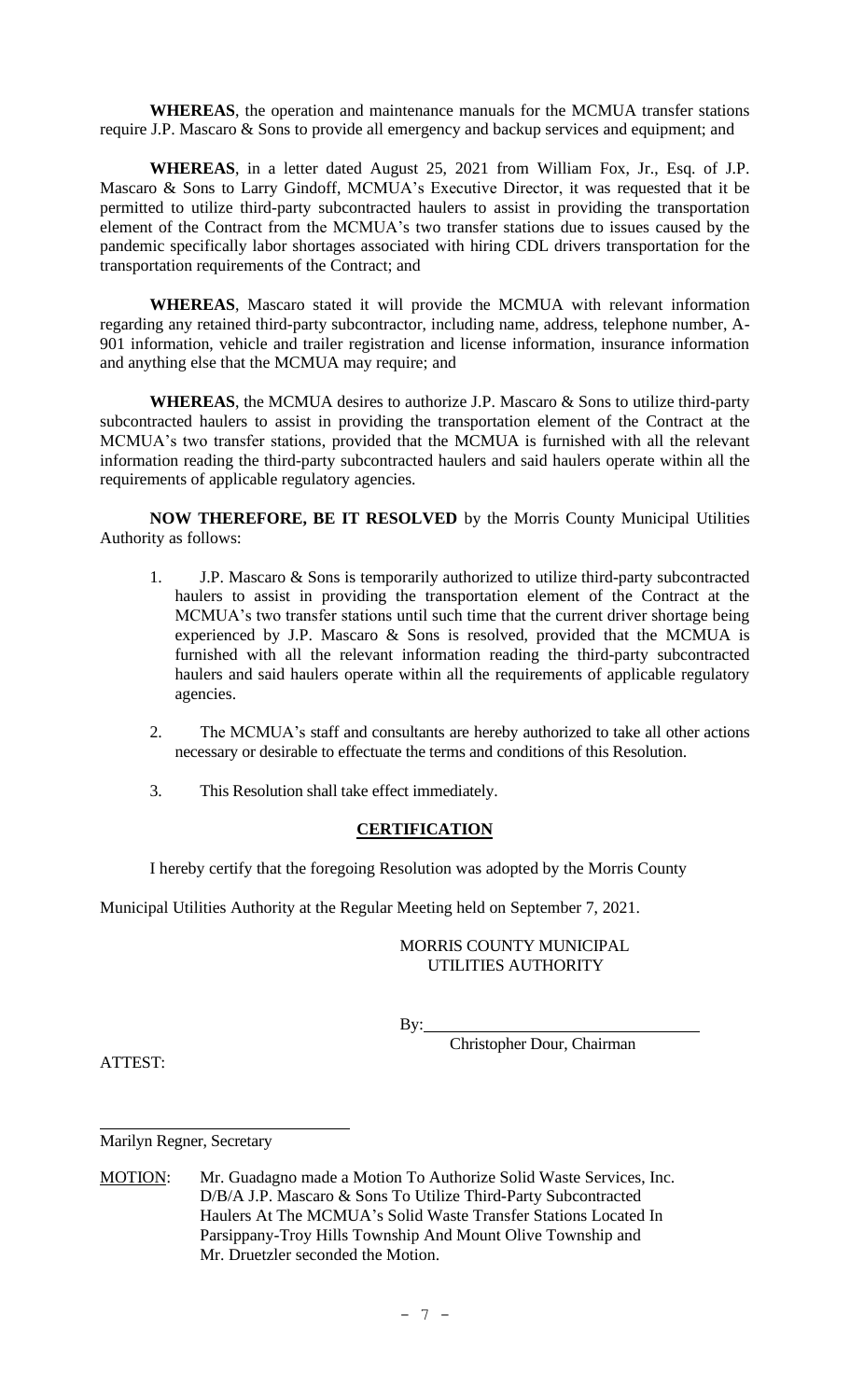# ROLL CALL: AYES: 5 NAYES: NONE ABSTENTIONS: NONE (Mr. Feyl seemed to be on mute and the meeting could not receive responses from Mr. Feyl when called upon.)

Chairman Dour asked if we had any other issues with the storm; roofs leaking, flooding or not being able to access the transfer stations. Mr. Gindoff replied that New Road was partially closed but you could access our transfer station from the highway. That gave us a reprieve for a day and a half of a little waste not coming to us as the transfer station was partially inaccessible. The transfer station in itself is on a hill, so it rarely floods, it's the roads around it. Mt. Olive is not an issue at all.

Mr. Lemanowicz mentioned that the Plans and Specifications for the Floor Refinishing at Mt. Olive are complete and will speak with Larry Gindoff tomorrow about a bid date. Also there has been some damage found at the Parsippany Transfer Station. It appears that a trailer or multiple trailers are hitting diagonal bracing that was put in one of the loading bays. The Structural person who has been involved with that project and Bobby Ross are going to get together on Friday to go over where we are with that issue. It certainly appears that based upon the scratched paint, that the corner of the trailer hit the diagonal brace. We are going to see what has to happen to repair that and also to figure out how to prevent that from happening in the future.

## **SOLID, HAZARDOUS AND VEGETATIVE WASTE REPORT:**

### **TRANSFER STATIONS**

**Tonnage-** For the month of August 2021, the quantity of solid waste accepted at the two (2) MCMUA transfer stations was 41,912 tons. The 41,912 tons accepted in August 2021 was 13.43% greater than the 36,948 tons accepted in August 2020. At this point in the year with eight (8) months of actual data, it is being projected that Morris County will dispose of 452,336 tons of waste in 2021, which would represent an 8.51% increase over the 415,100 tons accepted in 2020. Solid waste disposal continues to trend upwards compared to the past disposal patterns.

August Comparison Statistics:

- 2020- 8,442 Total Customers
- 2021- 9.611 Total Customers
- 2020-36,649 Tons
- 2021-41,911 Tons

Mount Olive related to the Home Owner Disposal (SEVDOA):

- 2020- 843 Self-Generated/Residential Costumers
- 2021-919 Self-Generated/Residential Costumers

Please refer to the attached Transfer Station Disposal Report by Month for additional information.

#### **Mount Olive Transfer Station- NJDEP Solid Waste Facility General Permit Renewal**-

Attached as correspondence for the Board at the September 7 meeting, the MCMUA received a Notice of Technically Complete letter from the NJDEP on August 19. The Division of Solid and Hazardous Waste determined that all the application information provided by Alaimo Engineering for the MCMUA Mount Olive transfer station General Permit was technically complete. The NJDEP will now be drafting and providing the MCMUA with a renewed Solid Waste Facility Permit for Mount Olive. Alaimo Engineering has also starting the process of generating a similar proposal for the MCMUA Parsippany-Troy Hills transfer station General Permit renewal application, which is set to expire on October 17, 2022.

**Major Repair Project-** Above Ground Storage Tanks (AGST) Diesel Fuel- replacement of the 4000 gallon holding tanks and the pumping system at both MCMUA transfer stations. T.R. Weniger, Inc. was issued a Notice to Proceed letter by the MCMUA staff with a start date of March 31, 2021.

The MCMUA Operations staff is still awaiting the new pumping systems for both transfer stations. As mentioned at previous Board meetings, T.R. Weniger, Inc. cleaned out, disconnected, and removed both of the old diesel fuel tanks in Parsippany-Troy Hills and Mount Olive. The new 4000 gallon Core Engineering Solutions Convault tanks are set in place, the new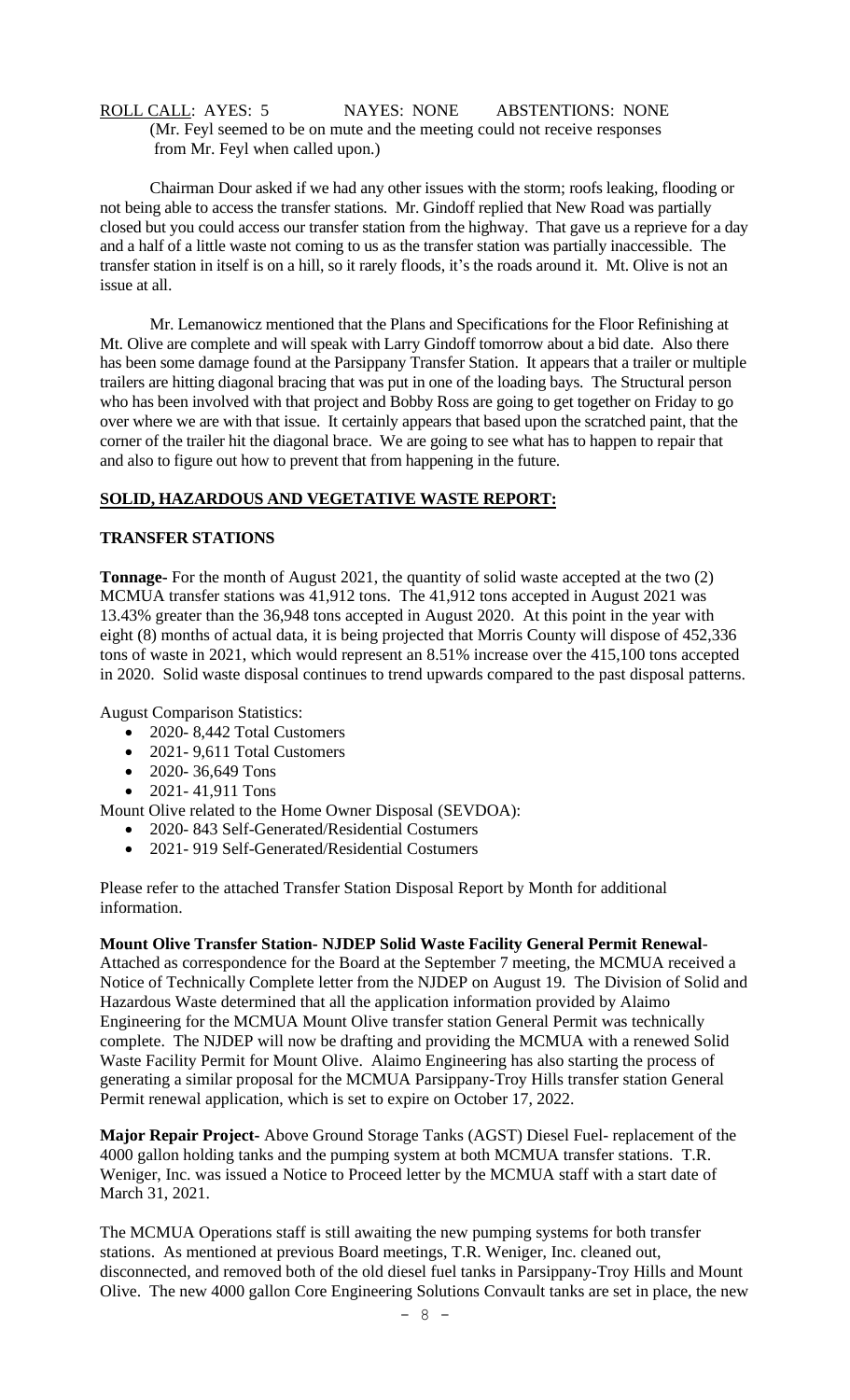piping and electric have been installed, with the old pumps hooked back up. T.R. Weniger, Inc. anticipates the parts for the new pumps to be delivered by the end of September 2021. In the meantime, the old pumps remain operational. The factory training for all the onsite MCMUA and J.P. Mascaro and Sons staff on their operations will occur when the project is complete.

**Transfer Station Site Improvements-** The MCMUA Parsippany-Troy Hills transfer station scale house roof was repaired by a J.P. Mascaro and Sons subcontractor on August 11. The entire roof was seal top-coated, with the damage to the outbound side repaired and re-shingled. J.P. Mascaro and Sons and subcontractor Delaware Valley Paving also completed the milling, paving, and addressing of some pothole repairs at both stations. Improvements in the faded line striping was started at the Parsippany facility but was not yet completed. The additional line striping in Parsippany and complete scope of work in Mount Olive will be scheduled between J.P. Mascaro and Sons and the MCMUA Operations managers, not to interfere with business and the flow of truck traffic.

As approved by the MCMUA Board, DLS Maintenance and Construction, LLC (DLS) is scheduled to start the office improvements at the Mount Olive transfer station on Tuesday, September 7. This will include the replacement of all the transfer station office windows, installing new flooring, complete all the wall patching and repairs that occurred during the spray insulation project, and final painting of the offices (4), conference room (1), bathrooms (2), and the main reception/lobby area. The MCMUA Transfer Station Managers will be working with J.P. Mascaro and Sons on scheduling to have all of these areas cleared to complete this project.

MCMUA Counsel and Alaimo Engineering have been working on finalizing bid specifications for the Mount Olive transfer station tipping floor project. The anticipation for award of this project is still targeted for the October 12 Board meeting. This project should include the repairs to the main tipping floor, repairs to the heavily damaged trench drain system, and some alterations to the observation desk near the loading pits. The winter months become a factor when dealing with the super EUCO-Top by Euclid Chemical Corp., which is being considered for the Mount Olive transfer station tipping floor replacement so we are trying to get this work done before the weather turns too cold.

Attached as correspondence for the Board at the September 7 meeting is a letter from J.P. Mascaro and Sons dated August 25, regarding a request for Mascaro to temporarily use/obtain a third-party outside subcontractor hauler(s) to assist with removing solid waste from the transfer station tipping floors. Similar to Resolution No. 21-61 passed at the July 13 Board meeting for J.P. Mascaro and Sons to utilize eighteen (18) open-top trailers, a third-party hauler would help assist Mascaro with routinely managing the increased amount of solid waste at both stations, while supplementing the lack of CDL drivers during the COVID-19 pandemic. Due to the current challenges presented by the pandemic, including but not reduced to, the shortages of qualified drivers, Resolution No. 21-73 will be presented at the September 7 Board meeting for consideration. Mascaro will be asked by the MCMUA Operations staff to provide all of the third-party hauler's insurance, registration, and updated NJDEP sticker (A901/ACT90) information before any haulers can begin hauling operations, keeping the MCMUA in compliance with all regulations.

## **SOLID WASTE MANAGEMENT PLAN**

Jefferson Recycling, LLC., a class B recycling facility on Route 15 North in Jefferson Township, is requesting to add another source separated class B material within their permitted 700 tons per day (TPD) of incoming flows. The request is to accept tires which will be sorted, source separated, and put into either containers for sale at wholesale markets, or into trailers for off-site disposal. MCMUA staff has been in communication with the Township of Jefferson on this matter and is still awaiting their final decision and possible resolution.

Attached as correspondence for the Board at the September 7 meeting, the MCMUA was copied on a NJDEP General Approval letter dated August 12 for Electronic Recyclers, International, Inc. (ERI) located in Lincoln Park. ERI's requested modifications to their class D (Universal Waste) facility dealt with changes to the interior of the building to increase their overall storage capacity, and had little to no MCMUA or Plan involvement.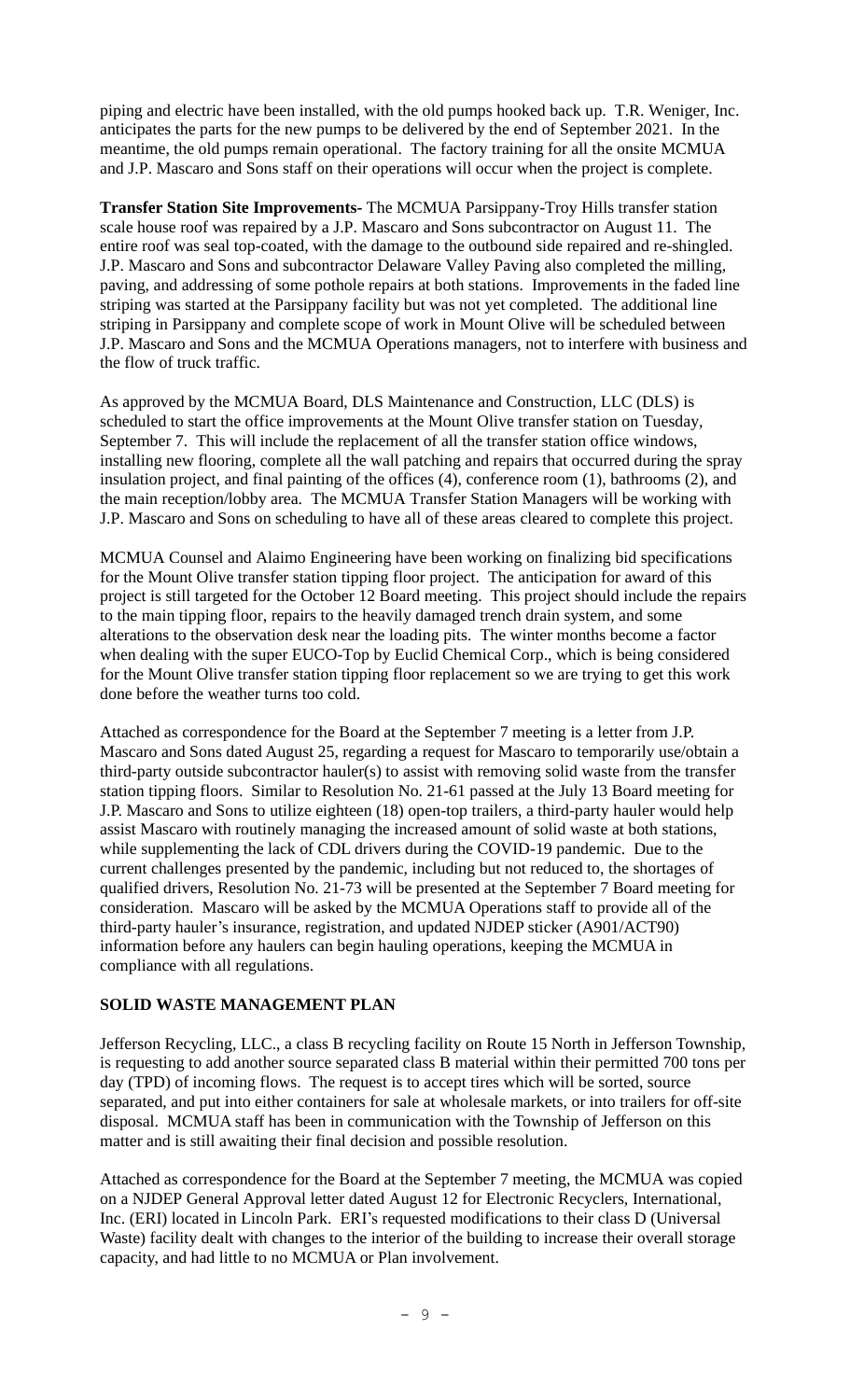# **HOUSEHOLD HAZARDOUS WASTE (HHW) MANAGEMENT**

**Program Participation-** The next upcoming MCMUA HHW one-day drop-off event will occur on Saturday, September 25, 2021 at the Morris County Public Safety Academy (MCPSTA) located at 500 West Hanover Avenue in Parsippany-Troy Hills Township. The final 2021 event day is scheduled for Saturday, October 23, 2021 at Chatham High School, 255 Lafayette Avenue in Chatham Township. In August 2021, the permanent household hazardous waste facility (HHWF) located at the MCMUA Mount Olive transfer station had a total of 322 serviced appointments, which included 285 Morris County residents, 2 VSQG/small businesses, and 35 out-of-Morris County residents. MCMUA's 2021 totals now equal 2,060 serviced appointments, 1,864 of those appointments being Morris County residents.

A resolution has be prepared for the September 7 Board meeting closing out Contract B-Household Hazardous Waste Facility (HHWF), milling, paving and line striping. The contractor, D&L Paving, has submitted payment application #1 for the work completed in the amount of \$19,895.96. Additionally, Suburban Consulting Engineers, Inc. (Suburban) presented Change Order #1 for a decrease in the overall contract value of \$1,195.60 for the reconciliation of additional and un-used quantities, as well as the replacement and repair of the existing catch basin.

# **VEGETATIVE WASTE MANAGEMENT**

The two (2) new 2021 Volvo L110H wheel loaders purchased for the Parsippany facility are still slated to arrive sometime in September to November of 2021. The NJDEP Division of Air Quality, Bureau of Mobile Source, through the New Jersey Equipment Modernization Program, will be reimbursing the MCMUA 30% on the replacement equipment which will total \$150,923.40, all based on the decommissioning of the two (2) older Volvo loaders at Parsippany. The MCMUA is planning to rent a Foley Cat D6 LGP Oval Track Dozer to properly grade both vegetative waste facilities. The tentative start date is September 13 in Mount Olive for one (1) full work week, followed by the next week in Parsippany. The end date would be Friday, September 24 for this project. For additional information, a copy of the Vegetative Waste Report will be provided to the MCMUA Board for the September 7 meeting.

**Parsippany Vegetative Waste Facility Improvement Project-** The MCMUA Operations staff continues to work with Suburban Consulting Engineers, Inc. (Suburban) on "Phase 2" of the improvement project at the Parsippany Vegetative Waste facility behind the Morris County Public Safety Training Academy (MCPSTA). The milling and paving of the road and entrance was completed in June of 2021. "Phase 2" includes a concrete lug block retaining wall that will surround the free pile area, a small retaining wall in front of the office trailer to meet the new blacktop, a few small sections of fencing that need to be replaced near the trailer and entrance road, and two (2) new facility gates to be installed before and after the free pile area. The final step would be the MCMUA staff updating and purchasing new facility signage that meets our all the NJDEP requirements while providing valid information to our vegetative waste customers about our products and the services that the MCMUA provides.

**Outbound Vegetative Materials Marketing-** With assistance from Naturcycle, LLC, the MCMUA Vegetative Waste staff has completed the 2021 compost screening project at both MCMUA facilities. Between both Mount Olive and Parsippany facilities, the Vegetative Waste staff put in a total of 103.5 hours of overtime, which includes working Saturdays, to complete the project in a timely fashion in preparation for site grading and the 2021 leaf season. The Emerald Equipment Systems, Inc. Phoenix 3300 Powerscreen screener was delivered to the Mount Olive facility on July 15, with a scheduled start date of Monday, July 19. Issues with the size of the screens (1/2" to 3/4") installed, and the machinery screener itself, setback the process to an actual start date of Friday, July 30. When materials were finished being screened in Mount Olive, the machine was moved to Parsippany on August 11. There the screener was used for 99 hours clock time. On Monday, August 30, the screener was cleaned and fueled, then assembled for shipping offsite. The Emerald Equipment Phoenix 3300 Powerscreen was later cleared from the Parsippany compost site on September 1. The final project stats/totals for the Board:

• Mount Olive screened compost- 3,500 CY has been set aside for commercial sales, 1,000 CY for residential deliveries. 46.08 tons (171 CY) of tailings/overs were sent for proper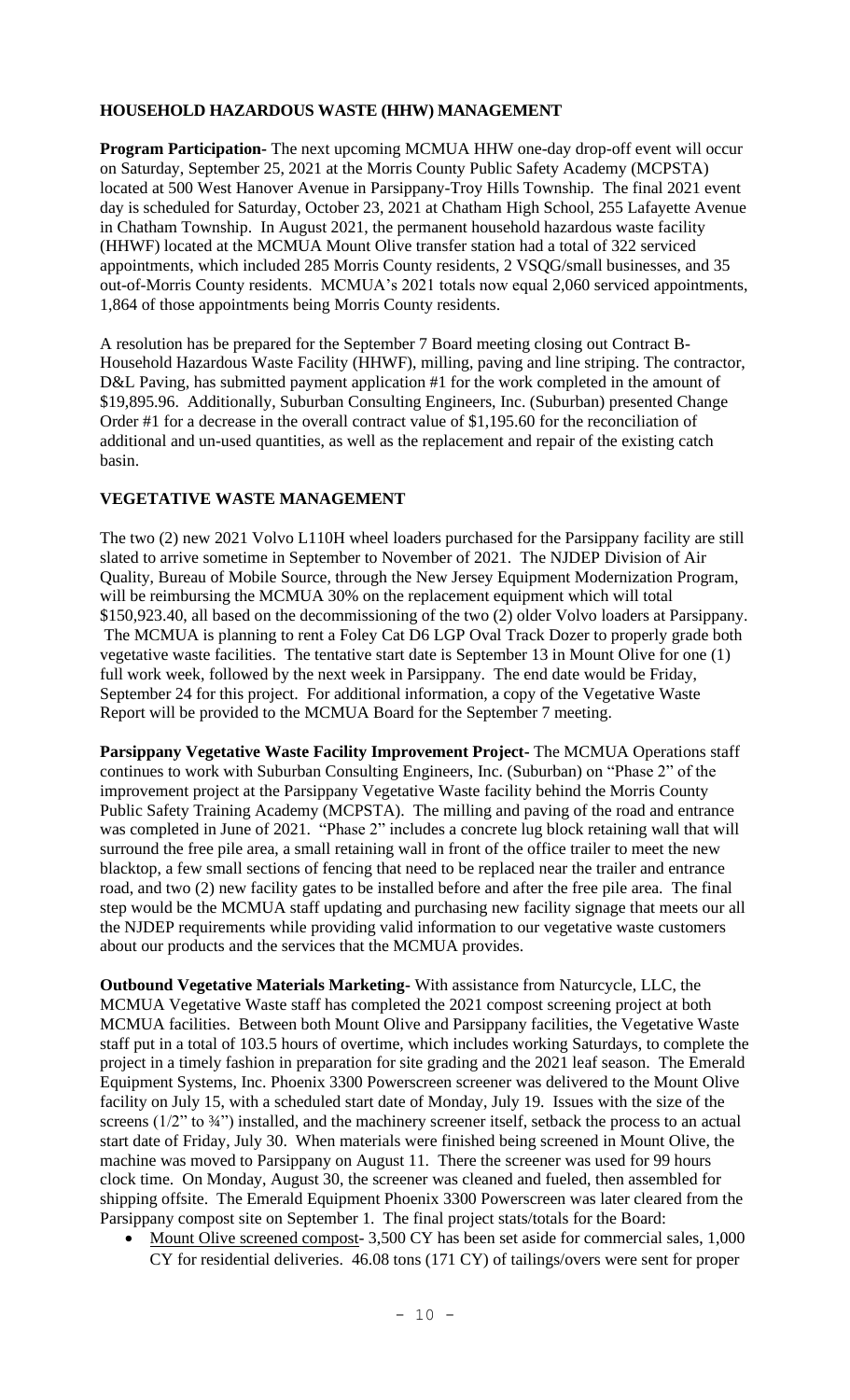disposal at the Mount Olive transfer station. This was less than last year, when the MCMUA disposed of a total of 164 tons (310 CY) in 2020.

• Parsippany screened compost- 6,000 CY has been set aside for commercial sales, 1,000 CY for residential deliveries. The total tailings/overs that will be sent for proper disposal at the Mount Olive transfer station will be updated at the September 7 Board meeting. Last year in 2020, the MCMUA disposed of a total of 71.91 tons (145 CY).

The MCMUA will now be working with Naturcycle to eventually share some of the costs for the freight and rental of the equipment, diesel fuel and DEF/urea used, MCMUA employee overtime, and the final disposal of overs/tailings as solid waste at the MCMUA Mount Olive transfer station.

As mentioned during the August 10 Board meeting, Naturcycle has been assisting with an MCMUA Compost Brochure/Handout. This brochure will highlight the MCMUA facilities and our compost materials. The first draft has been submitted to MCMUA for approval of the layout and its content. Naturcycle will now be sending out to add some color, graphics, and additional formatting. Some upcoming MCMUA/Naturcycle joint projects include:

- The Belmont Park Arena (or UBS Arena home to the New York Islanders), in Elmont, New York, next to the Belmont Park race track, with screened compost coming from the Parsippany facility approved for use in engineered soil. This includes approximately 1,000 cubic yards (CY) total, expected to begin sometime after Labor Day.
- A New York State Department of Transportation (NYDOT) wetland soil project with screened compost from the Parsippany facility to be used in engineered soil. This involves approximately 500 CY total, and is expected to begin in September 2021.
- Tri-State Bulk Garden Supply has been authorized for up to 500 CY of unscreened compost material and Kirk Allen Trucking has been authorized for up to 200 CY of screened compost material.
- Naturcycle also plans to purchase approximately 1,500 CY of screened material for various soil projects.

The MCMUA also provided over 40 CY of our double ground wood mulch to Morris County Buildings and Grounds (B&G) for use around the Morris County 9/11 Memorial located at 460 West Hanover Avenue in Parsippany-Troy Hills. The Morris County Board of County Commissioners has invited residents of Morris County and beyond to join them for special remembrance ceremony Sunday, September 12 at 6:00 PM to observe the 20th Anniversary of the September 11, 2001 terrorist attacks. **Please, Never Forget.**

# **RECYCLING REPORT:**

Ms. Sweedy reported the following: (1) The July per ton rate for single stream was finalized in the amount of +\$44.20. The preliminary rate for single stream for the month of August is +\$65.77 per ton, an increase of \$21.57 over the rate for July. Plastics and metal commodities pricing improved a bit in August, but it was the favorable fiber pricing that resulted in the large positive spike in single stream pricing.; (2) Mentioned in the Recycling Report was a resolution for the purchase of a Stationery Compactor Unit and Receiver Box or Container that shall be placed at the Florham Park Borough Recycling Center. This will provide larger capacity or storage and will cut down on the number of pulls from the depot which will be an overall improvement.

Ms. Sweedy asked for the Board's approval of the following Resolution:

# **RESOLUTION NO. 21-74 RESOLUTION OF THE MORRIS COUNTY MUNICIPAL UTILITIES AUTHORITY APPROVING A VENDOR SERVICE CONTRACT ON A 'NON-FAIR AND OPEN' BASIS PURSUANT TO THE 'PAY-TO-PLAY' LAW RUDCO PRODUCTS, INC.**

**WHEREAS**, the Morris County Municipal Utilities Authority ("MCMUA") has a need to acquire a Stationary Compactor and 40 Yard Container via a 'non-fair and open' contract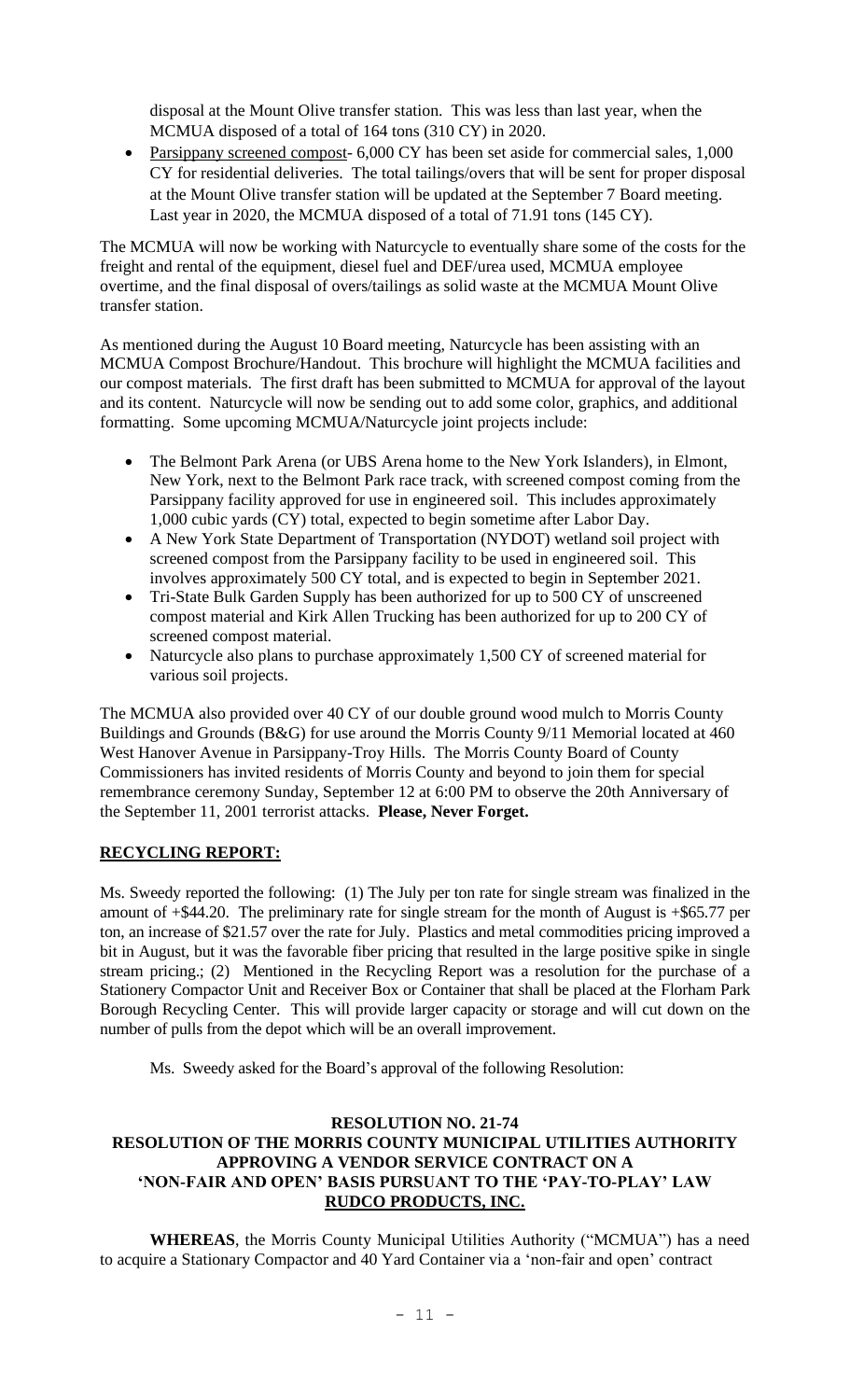pursuant to the provisions of the "New Jersey Local Unit Pay-To-Play" Law, P.L. 2004, Chapter 19 (as amended by P.L. 2005, c.51), N.J.S.A. 19:44A-20.4 et seq.; and

**WHEREAS**, competitive quotations were solicited in accordance with the Local Public Contracts Law, N.J.S.A. 40A:11-6.1; and

**WHEREAS**, in response to the solicitation of competitive quotations, Rudco Products, Inc. having a business address of 114 East Oak Rd. (P.O. Box 705) Vineland, NJ 08360 submitted the attached proposal in the amount of \$30,207.00 for the work to be performed; and

**WHEREAS,** the contract to be awarded includes a requirement that the work shall be completed by December 31, 2021; and

**WHEREAS**, the contract to be awarded is further subject to the following:

- 1. The known or estimated cost of the goods or service to be provided will exceed \$17,500.00;
- 2. The required Business Entity Disclosure Certification form has been submitted and will be placed on file.
- 3. The required Political Contribution Disclosure form has been submitted and will be placed on file.
- 4. The contract will prohibit the vendor from making any reportable contributions through the term of the contract.
- 5. In lieu of a separate certification of funds, the maximum dollar value of this contract is as set forth in this resolution per N.J.A.C 5:30-5.4 (a) 3.

**WHEREAS,** the MCMUA Treasurer certifies that sufficient funds are available from Budget account number 01-3-300-800-151 for the work to be performed.

**NOW THEREFORE, BE IT RESOLVED** by the Morris County Municipal Utilities Authority, in the County of Morris, State of New Jersey, that it does hereby award and authorizes the Executive Director to execute the contract for the work in proposal from Rudco Products, Inc. as most advantageous, price and other factors considered in accordance with N.J.S.A. 40A:11-6.1 under a 'non-fair and open' basis:

| Vendor Name:                      | Rudco Products, Inc.        |
|-----------------------------------|-----------------------------|
| <b>Estimated Cost of Service:</b> | \$30,207.00 (not to exceed) |
| Account Number:                   | 01-3-300-800-151            |

## **BE IT FURTHER RESOLVED** as follows:

1. The Business Entity Disclosure Certification and Political Contribution Disclosure be placed on file with this resolution.

2. The MCMUA's staff and consultants are hereby authorized and directed to take all other actions necessary or desirable to fully effectuate the terms and conditions of this Resolution.

3. This Resolution shall take effect as provided by law.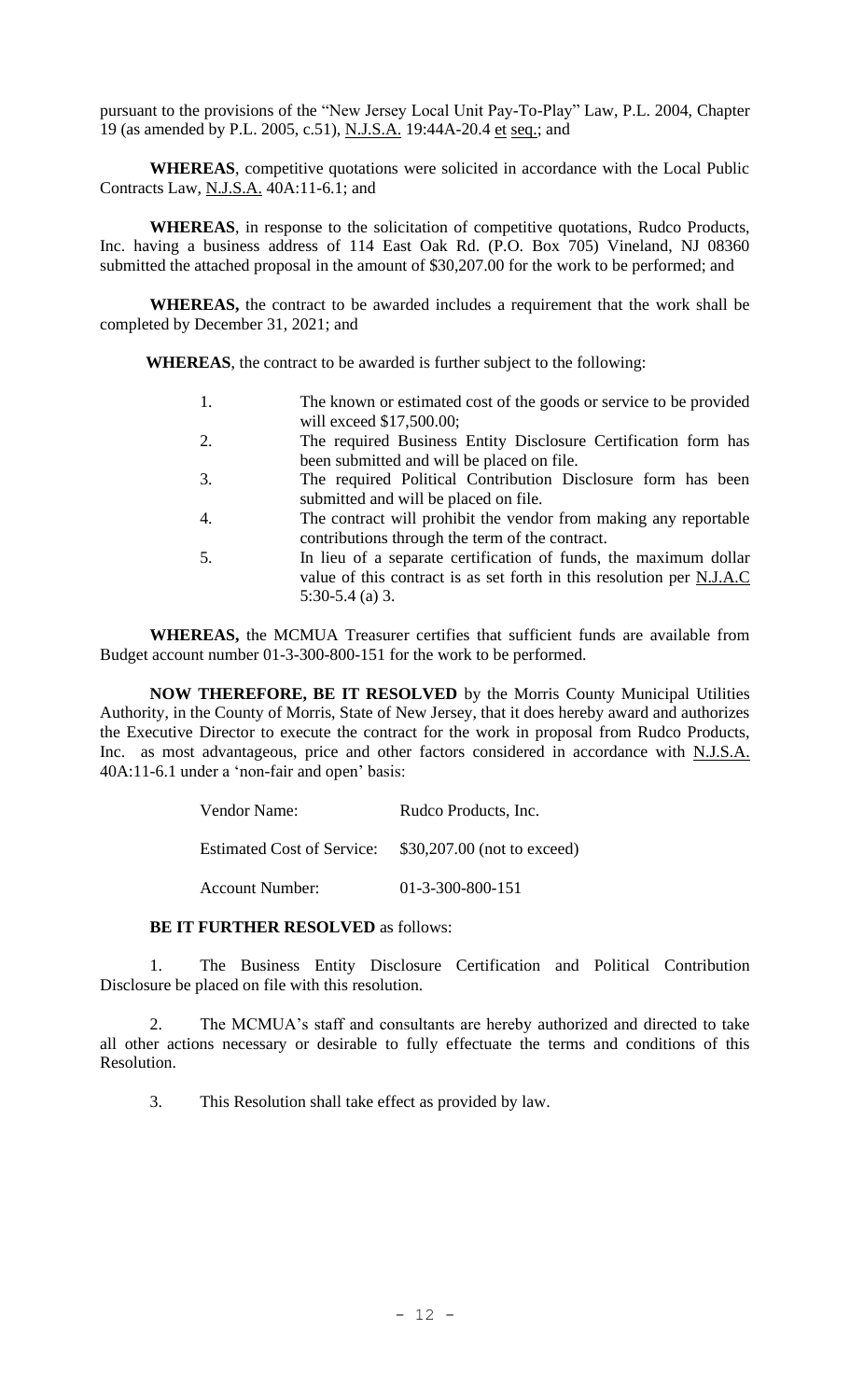# **CERTIFICATION**

I hereby certify that the foregoing Resolution was adopted by the Morris County

Municipal Utilities Authority at the Regular Meeting held on Tuesday, September 7, 2021.

# MORRIS COUNTY MUNICIPAL UTILITIES AUTHORITY

By:\_\_\_\_\_\_\_\_\_\_\_\_\_\_\_\_\_\_\_\_\_\_\_\_\_\_\_\_\_

Christopher Dour, Chairman

ATTEST:

\_\_\_\_\_\_\_\_\_\_\_\_\_\_\_\_\_\_\_\_\_\_\_\_\_\_ Marilyn Regner, Secretary

MOTION: Dr. Kominos made a Motion to Approve A Vendor Service Contract On A Non-Fair And Open' Basis Pursuant To The 'Pay-To-Play Law' and Mr. Barry seconded the Motion.

ROLL CALL: AYES: 6 NAYES: NONE ABSTENTIONS: NONE

(3) We are providing a reimbursement to the Morris County Park Commission for three outdoor water bottle filling stations. This is a new initiative by New Jersey Clean Communities Council this year with approved spending for this type of project. In addition to this they also now approved the use of Clean Communities money for pet waste stations, which was not previously approved. With Clean Communities, there have been some really great positive changes with our new Executive Director and look forward to all that she is going to bring next year.

Mr. Gindoff mentioned that he really appreciates going forward with the water filling stations at the sport fields. It is a plus-plus for everything that we do at the MUA from a water perspective, recycling, waste minimization. It is all good. Ms. Sweedy expressed appreciation to Larry for his support.

# **RECYCLING REPORT:**

**Tonnage and Value** – The July 2021 Republic statement was finalized in the amount of \$60,167.19. The per ton rate for single-stream was positive \$44.20, an increase of \$21.88 in comparison to the rate of \$22.32 received in June 2021. The August statement, and tonnages by material and municipality has not been received as of the writing of this report, but additional improvements to the rates are anticipated and will be provided to the Board during the meeting.

# **Curbside Contract Proposals & Resolutions**

**Resolution (Stationary Compactor):** A resolution approving a Rudco Products, Inc., 'non-fair and open' contract to acquire a Stationary Compactor and 40 cubic-yard container will be presented for consideration by the Board for approval at the September Board meeting. This equipment is currently planned to be used at the Florham Park Recycling Depot in an effort to increase efficiency of the MCMUA's recycling collection network and improve the quality of the material accepted at the depot by decreasing moisture.

On 8/4/2021, MCMUA staff met with Gary Smalley, Elliot Crowley, and Eric Gabrielson of Republic Services to discuss market conditions, changes in acceptable materials, MRF fires and Republic's invoice process. Based on these discussion with the market, market conditions and to simplify education messaging the MCMUA plans to add the following materials to the unacceptable list beginning in 2022:

- All plastic bags and plastic film
- Shredded paper (new)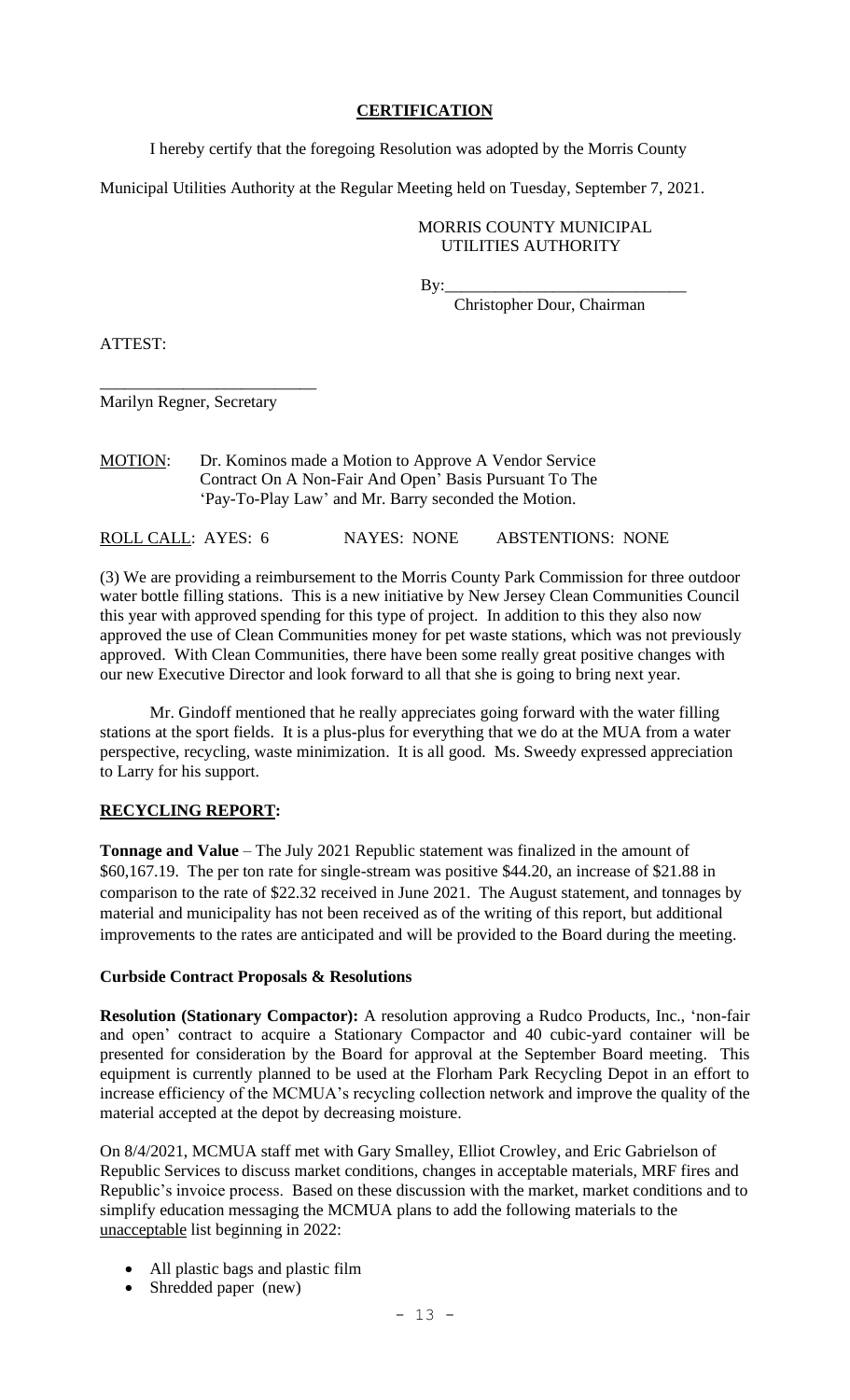- Pressurized cans (new)
- Aerosol containers (new)
- Pizza boxes (new)

A September meeting is planned with the Municipal Recycling Coordinators in the towns that participate in the MCMUA's curbside recycling collection program. They will receive an overview of requirements and program updates.

On 8/19/2021, staff prepared the shared services agreement for Mine Hill Township's consideration. The five-year contract would begin on 1/1/22 if accepted by Mine Hill. The day of collection will change from Mondays to Wednesdays. The letter and agreement was mailed on 8/30/21.

Similarly, the staff and counsel have prepared a proposed agreement for the Town of Boonton to run from 1/1/2022 to 12/31/2026. This proposed agreement will be mailed to the Town of Boonton for its consideration.

On 8/26/2021, the 2009 Sterling roll-off truck from the Curbside Department, as authorized by the MCMUA, was sold at auction. The starting bid was \$6,000.00. The winning bid by North Shore Scrap, was \$9,300.00 and removal is being coordinated.

# **Recycling Inspections**

On 8/6/2021, staff met with Don Foley, Manager of Warehouse & Logistics for Tronex International Inc., Mt. Olive, at the request of Mike Flora. Mike had seen Waste Management roll-off containers that were full of cardboard cartons of gloves. The gloves could not be sold or donated because they did not meet California performance standards. Mr. Foley said that they are paying additional money for "assured destruction" and he believed the company was properly handling the waste. He was not aware that the cardboard boxes had to be separated from the gloves before being placed into the roll-off container. Don plans to remove the cardboard boxes and put them into a separate container for recycling that will be provided by his current hauler Blue Diamond.

On 8/10/2021, at the invitation of Joe Schmidt, Morris County Office of Health Management, staff attended a meeting with Ken McBride, Resident Manager of the Boulders at Rockaway Township and Al Knoth, Rockaway Township Recycling Coordinator. This complex of 129 units was not recycling paper and cardboard. Mr. McBride obtained small carts for paper and cardboard before the meeting. Staff provided decals and educational information. Staff will provide recycling bags for distribution to residents. A follow up inspection will be conducted in the near future.

On 8/11/21, staff conducted two recycling inspections in Hanover Township. The first inspection was at Hanover Hills Condo complex. Staff found some unacceptable items in the recycling dumpsters, such as scrap metal and trash. In addition, the recyclables contained a lot of moisture since the dumpster lids were not closed on most of the dumpsters. The second inspection was conducted at the Eden Lane Condo complex. Overall, there has been an improvement at this complex. Staff found some plastic bags mixed with recyclables. The property managers at both complexes were provided with the inspection reports and photos. They were asked to share this information with the condominium association and with residents.

On 8/25/21, staff conducted follow up inspections (last inspections conducted on 6/28/21) at the following County building locations:

- **Police Academy -** The recycling dumpster contained flattened boxes, loose bottles, cans and paper. All materials were acceptable. This was an improvement. The trash dumpster contained a small pile of loose coffee cups and plastic water bottles. It seems that employees are mixing the water bottles (mandated recyclables) with coffee cups (trash). Staff provided education materials as a reminder.
- **Morris View -** While inspecting the cardboard roll-off at Morris View, Ed the Morris View employee who manages recycling, introduced himself to staff. The roll-off had lots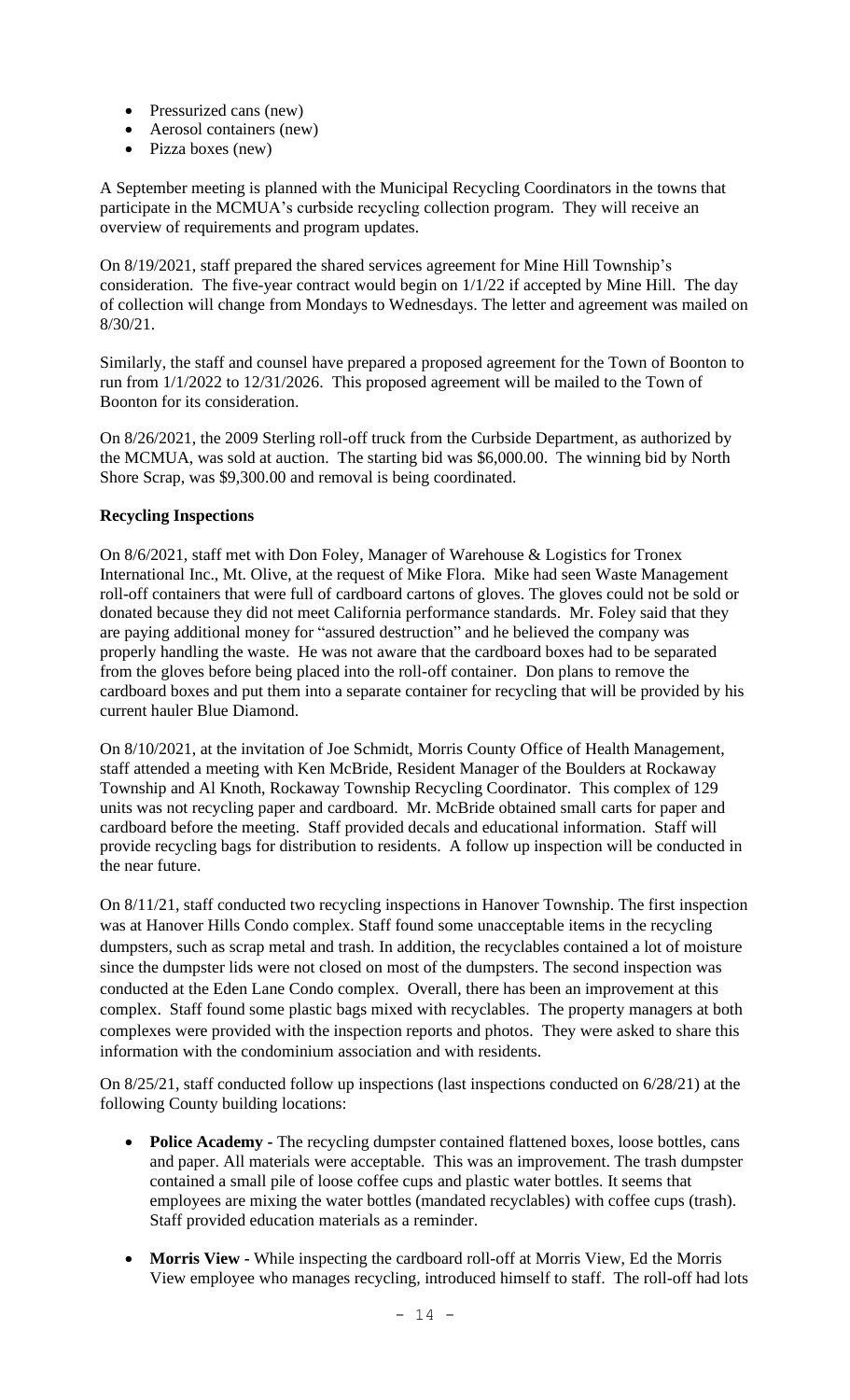of flattened cardboard boxes that were properly stacked. Staff found two types of unacceptable materials in the dumpster; plastic packaging straps and clear plastic packaging wrap. Staff explained to Ed that these materials are not acceptable in the recycling stream and jam the equipment at Republic Services. Ed was grateful for the information and will put those items into the trash going forward. The trash roll-off contained trash and three cardboard boxes. Staff told Ed that all cardboard boxes must be recycled because they are mandated by law to be recycled.

- **1 Medical Drive -** Recycling dumpster: contained the following contamination, an art easel, plastic foam packaging and a coffee cup with spilled liquid. There were also flattened cardboard boxes. The trash dumpster contained several large clear plastic bags of desk-side recycling bags full of recyclables mixed with trash. This problem was present at the June 28, inspection too, however it was worse this time. The employees are mixing their trash and recyclables together. Staff took several pictures to share with Supervisors from that building. Staff will also contact Joe Smith from Employment Horizons. He is the supervisor of the cleaning staff from that building.
- **Morris County Library -** The recycling dumpster contained all loose acceptable materials. This was an improvement over the inspection on June 28. The trash dumpster was completely empty.
- **Hanover Garage -** The recycling dumpster only contained flattened cardboard boxes. The trash dumpster looked very good, with no recyclables found.

# **Recycling & Clean Communities Education**

On 8/18/21, staff sent the Fire Alert email to Morris County Departments heads and Employment Horizons (subcontractor that provides cleaning staff in many County buildings). This information was created to warn and educate the public about items that cause fires at Republic Services and other facilities in New Jersey. Those receiving the email were asked to share it with their employees. Unfortunately, there is an increase in fire events caused by batteries and flammable materials that are mixed with recyclables.

On 8/26/21, the Morristown Chamber of Commerce hosted a virtual presentation on the NJ Bag Ban law (P.L. 2020 C.117), which will become effective May 4, 2020. Staff attended the virtual program. The speakers were, Janet Robertson, NJ Business Action Center, Erin Jensen, NJDEP and JoAnn Gemenden, NJ Clean Communities Director.

## **Miscellaneous Presentations/Meetings/Conference Calls/Correspondence**

On 8/17/2021, staff attended and kept minutes for ANJR meeting.

## **Clean Communities**

On 8/17/21, staff attended the Clean Communities Best Practices virtual meeting. The group had a discussion about Bag Ban education strategies, and the purchase and distribution of reusable bags. Topics were selected for the agenda of the September Clean Communities County Coordinators meeting that is scheduled for September 30, 2021.

On 8/27/21, Clean Communities Coordinators were provided with the links and information about the updated Clean Communities Guidelines and frequently asked questions sheet. In an effort to get all municipalities engaged in following the updated guidelines, the MCMUA plans to have a meeting for Clean Communities coordinators in the fall. New for 2021, Clean Communities Grant money can be used to purchase dog/pet waste stations (and bags); also allowable is the purchase of outdoor water bottle filling stations, for public lands/areas.

The Morris County Park Commission was reimbursed for the purchase of three outdoor water bottle filling stations. This, in an effort to reduce the number of single-use plastic bottles and reduce litter. The Park Commission is planning to install two at Central Park near the athletic/sports fields and one at another County Park (to be determined). The use of Clean Communities Grant money to support this effort is a new initiative set-forth by the NJ Clean Communities Council in 2021.